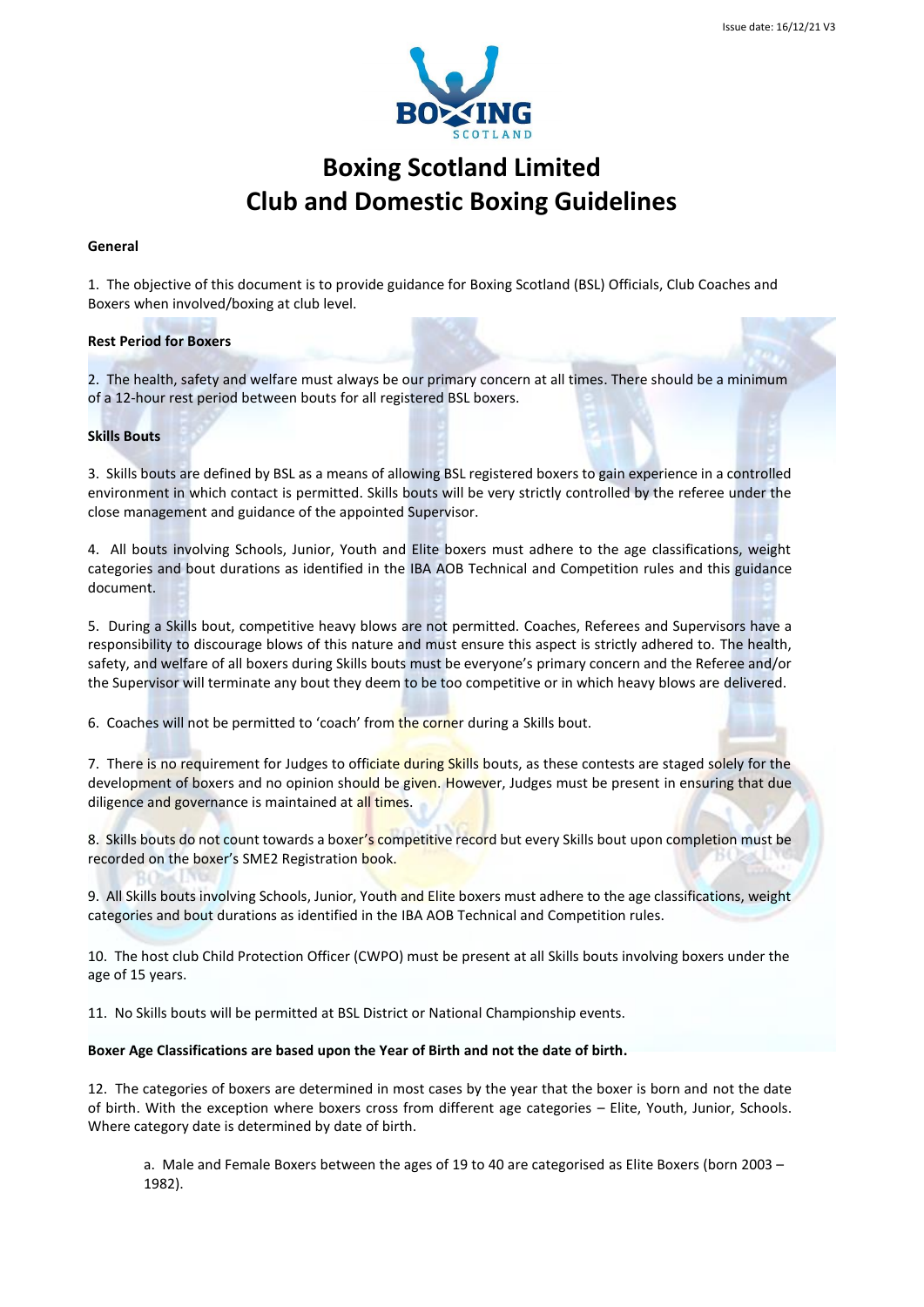b. Boys and Girls Boxers between the ages of 17 to 18 are categorised as Youth Boxers (born 2004- 2005).

c. Boys and Girls Boxers between the ages of 15 to 16 are categorised as Junior Boxers (born 2006- 2007).

d. Boys and Girls Boxers between the ages of 11 and 14 are categorised as School Boxers (born 2008 – 2011).

e. Boys and Girls Boxers Between the ages of 8 and 11 are categorised as Cub Boxers (2012-2014).

**Age Classifications will increment by one for the start of each new calendar year.**

13. With the above in mind, the following **must be strictly adhered to at all times** at all levels (National and District Championships and Club shows):

a. Only boxers in the Elite age group (1982 – 2003) can box each other at any level. Elite boxers (2003) may be matched against a Youth boxer (2004) of the same gender, there may not be more than a **12-month age gap** between the boxers.

b. Youth age group (2004 – 2005) there may not be more than 24 months age difference between boxers and extra caution must be taken when matching boxers with more than 12 months age difference.

Youth boxers (2005) may be matched against a junior boxer (2006) of the same gender, there may not be more than a **12-month age gap** between the boxers

c. Junior age group (2006 – 2007) Junior boxers may be matched against other Junior boxers of the same gender, there may not be more than a 24-month age gap between boxers and extra caution must be taken when matching boxers with more than a 12-month age gap.

Junior Boxers (2007)may be matched against Schoolboy and Schoolgirl boxers (2008) but there may not be more than a **12-month age gap** between the boxers.

d. School 2008 year of birth can box Junior 2007 year of birth but must not be more than 12-month age gap.

Only boxers in the school age group (2008-2011) Schools age boxers must only box within these parameters: A Schoolboy or Schoolgirl boxer may only be matched against a boxer of the same gender with an age gap of up a Birth year or down a year.

Within School age.

**Only Year of birth 2008 and 2009 can box each other at any level** 

**BOZING** 

- Only Year of birth 2009 and 2010 can box each other at any level
- Only Year of birth 2010 and 2011 can box each other at any level

14. Once any male boxer classified as 'Elite' as per the IBA rules definition enters and competes in the Scottish Elite Championships and participates at any stage of this competition, they can only box 3x3 minutes from that point onwards.

15. Only registered Boxers with a maximum of six (6) competitive bouts experiences and no more than three (3) recorded Skills bouts can enter the BSL Novice Championships. Either Category A 0-3 Bouts or Category B 4- 6 bouts.

16. Only registered Boxers with maximum of fourteen (14) competitive bouts experiences and no more than six (6) recorded Skills/Exhibition bouts can enter the BSL Intermediate Championships.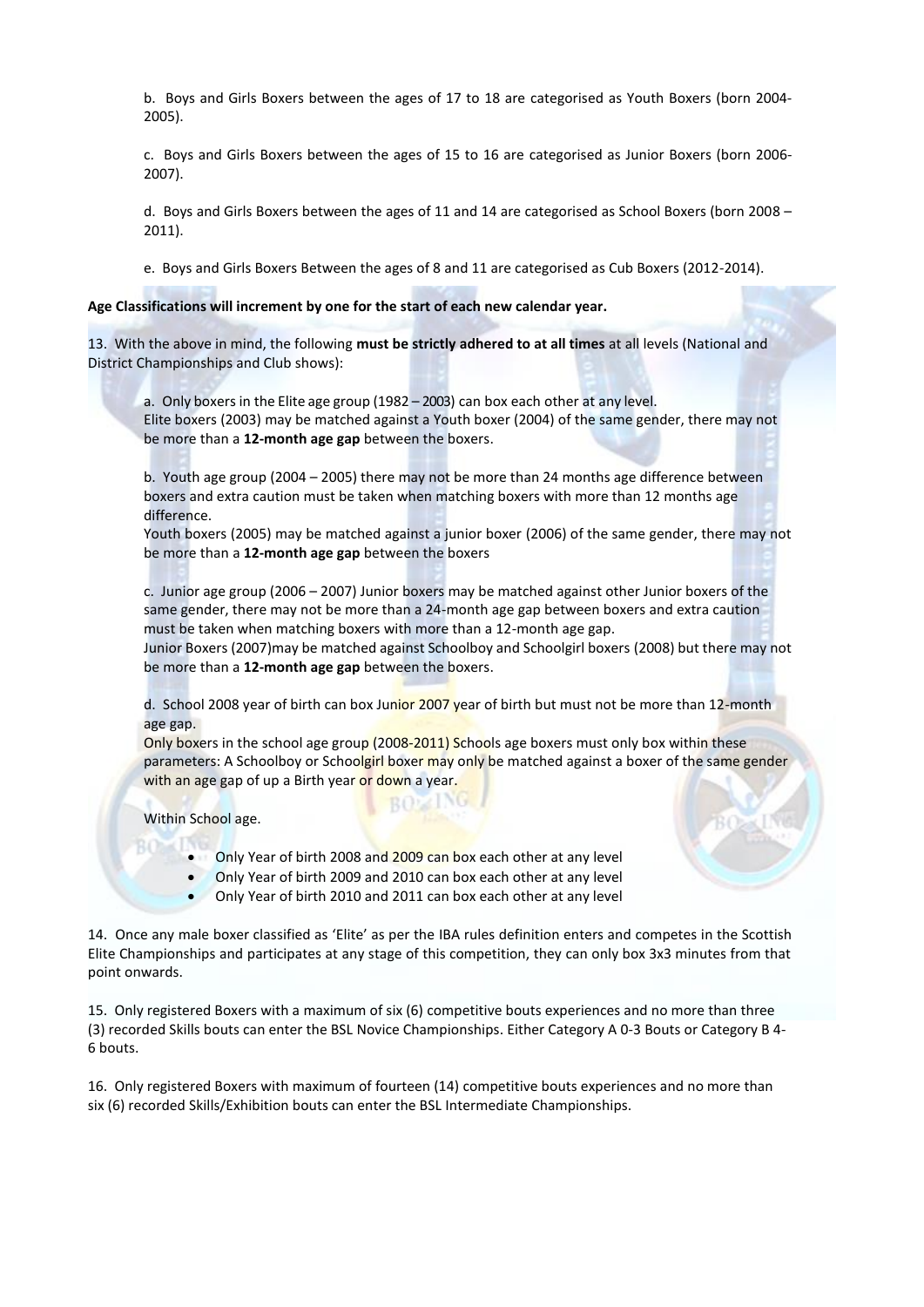## **Eligibility to compete in National Championships**

17. Competitors must be Scottish by birth or by family (parents/grandparents) or have resided in Scotland for at least 24 months prior to the date of the Championships and must be members of BSL affiliated clubs.

18. Only boxers as defined by BSL and IBA will be eligible to compete.

19. No boxer can compete in more than one weight category of the same championship in any one season (September – June each year).

20. Special Exemption for UKAF personnel only, which must be discussed with the BSL Office in the first instance.

## **Club shows/tournaments**

21. National federations, for domestic competitions may alter the IBA AOB Competition Rules to reflect national laws or conditions, as long as the alteration does not diminish the rules especially regarding Medical and Safety requirements i.e., 3 x 2 or 3 x 3-minute rounds for Elite male and female boxers.

# **Duration of Rounds**

- Club Cub Skills Bouts 3 x 1 minute with 1-minute interval between rounds
- School boy/girl (11 v 11 v 12-year-olds) Bouts 3 x 1 minutes with 1-minute interval between rounds
- School boy/girl (12 v 13 v 13 v 14-year-olds) Bouts 3 x 1.5 minutes with 1-minute interval between rounds
- Junior boy/girl (15 v 16-year-olds) Bouts 3 x 2 minute with 1-minute interval between rounds
- Youth boys (17 v 18-year-olds) Bouts of 3 x 3 or 3 x 2 minute with 1-minute interval between rounds
- Youth Girls (17 v 18-year-olds) Bouts of 3 x 3 or 3 x 2 minute with 1-minute interval between rounds
- Elite Men (19 v 40-year-olds) Bouts 3 x 3 minute or 3 x 2 minute with 1-minute interval between rounds
- Elite Women (19 v 40-year-olds) Bouts 3 x 3 minute or 3 x 2 minute with 1-minute interval between rounds

# **General Conditions**

22. All club shows must have been issued with a BSL Permit issued by the BSL Eastern, Northern or Western District Executive Committees.

23. The staging of sparring 'shows' is strictly forbidden by affiliated BSL clubs.

24. Any BSL member club(s) found to staging sparring 'shows' will be subject to further investigation and further disciplinary action.

25. A club show will only be granted a permit by the respective BSL District Executives if there are a minimum of eight working officials available to officiate.

26. All club shows must have the following qualified Officials: - Supervisor, Supervisor Assistant, Referee(s) and Judges, Timekeeper, MC, Medical Officer and or a Recorder.

27. If a boxer receives a KO, (KO-H or KO-B) RSC or RSCI then relevant IBA rules shall apply.

28. It is recommended that boxers under the age of 16 shall not be permitted to box at any club show after 22:30hrs.

29. It is recommended that boxers between 16 and 17 years should not box after 23:00hrs.

30. It is advised that club shows should be concluded by midnight.

31. The IBA scoring 10 point must system has to be used, if manually, with a minimum of 3 judges to score, but with the computer, preferably 5 judges operating.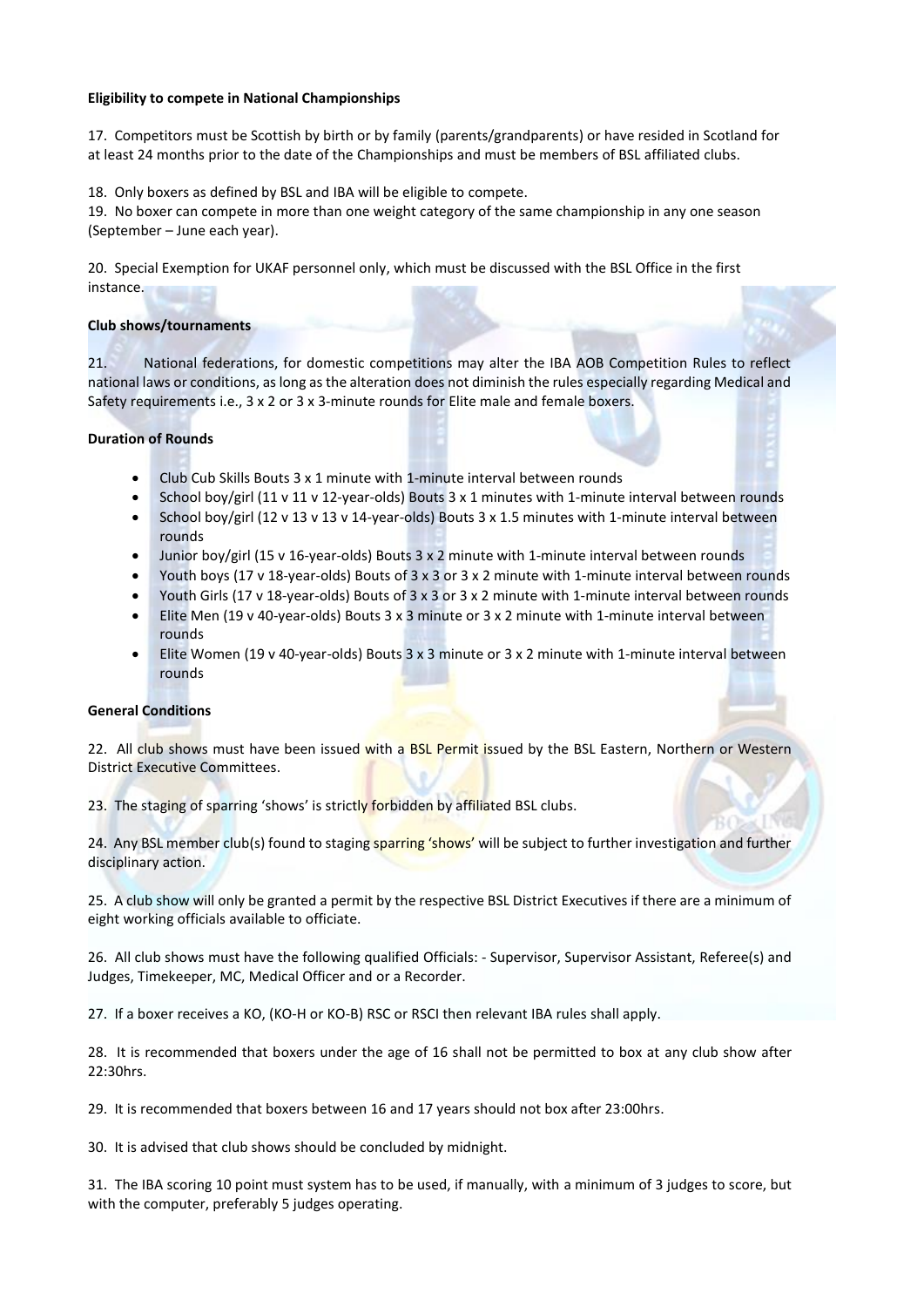32. It is recommended that a maximum of 10 bouts be held on a dinner show and 2-16 on an open/junior show.

33. If a boxer wears orthodontist braces, it is the responsibility of the medical officer on duty to make an assessment at the pre bout medical as to whether the boxer should be allowed to box.

34. Refreshments for coaches and boxers are not mandatory at any club show, but it is recommended that the host club, at a minimum, provides accessible water supplies and food (if required) to all boxer's post weigh in and medical.

35. Refreshments for officials must be supplied at all club shows. It is suggested that if an evening event, refreshments be given both before and during club show.

#### **Ring**

36. The minimum size shall be 4.27 metres square (14ft sq.) (Championships 16Ft sq.) inside ropes and to a maximum of 6.10 metres square (20ft sq.) inside ropes. There shall be a minimum of 2 metres clearance on all four sides of the ring between the ring and the public.

37. The ring should be safely constructed and fit for purpose on all club shows.

38. The ring should be set out as Rule 12 IBA AOB Competition Rules on all club shows.

# **Officials dress code**

39. Male officials, except referees, should be attired in blazer or jacket, trousers, white shirt with collar and black tie.

40. Female officials, except referees, should be attired in blazer or jacket, trousers or skirt, white blouse, or shirt with collar.

41. Referees should be attired in white shirt/blouse, black bow tie, black trousers (not jeans) and black trainers.

#### **Boxer's Dress Code**

42. As Rule 48 in the IBA AOB Competition Rules with the exception that they may wear club colours on club shows. **BOZING** 

## **Vest short/skirt**

- Men and Boy Boxers have to wear a vest and shorts
- Women and Girl Boxers have to wear a vest and either shorts or a skirt
- The length of the shorts must not be shorter than mid-thigh, cannot cover the knee and must not be worn above the belt line
- The vest and shorts/skirt can be in the Boxer's respective Club Colours
- A Boxer is not allowed to have tape, in any form, on his/her uniform
- The belt line must be clearly identified by a contrasting colour to the shorts/skirt and vest and must be 6-10cm wide; or discussed with the appointed Supervisor
- The belt line is an imaginary line from the navel to the top of the hips and must not cover the navel

## **Footwear and socks**

- A Boxer must box in boxing appropriate footwear, such as shoes/trainers or light boots (without spikes or heels)
- A Boxer may wear socks, but they must not be higher than the knee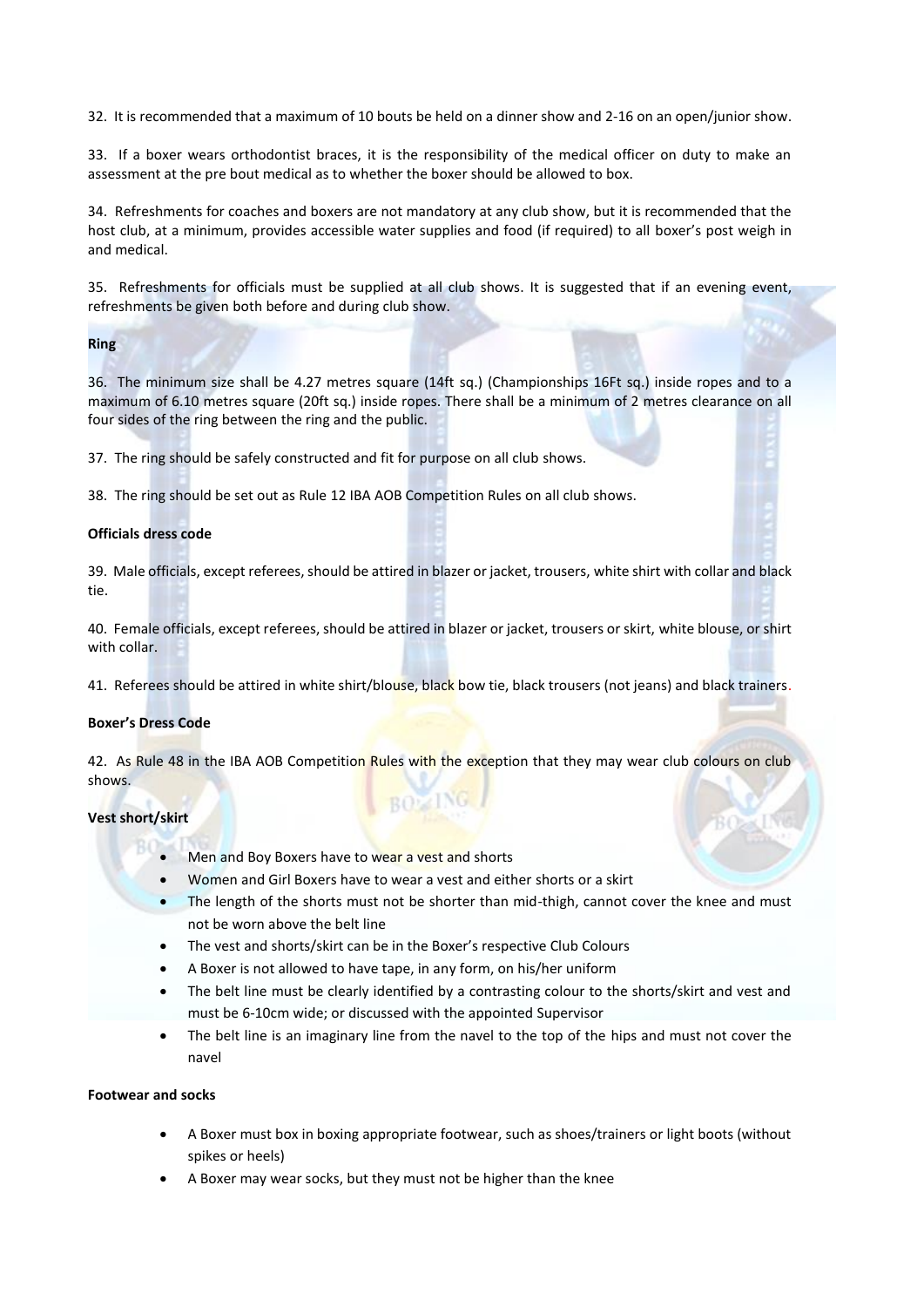#### **Beard Regulations**

43. The following Boxing Scotland rules regarding beards for both domestic and international tournaments are as follows:

a. Boxers are not required to be clean shaven. Any boxer sporting a long beard should ensure that they discuss its management with the Supervisor at the weigh-in. Other points for hair management are as follows:

- 44. The hair of a boxer should not affect the conduct of a bout and therefore is to be controlled as follows:
	- a. A boxer that is required to wear a head guard the hair must remain inside the headguard.
	- b. A boxer that is not required to wear a head guard ponytails, plaits or similar should be used and boxers may wear hairnets, bandannas, bands or banding to secure hair.

c. Prohibited items for hair control are hair pins, clips, or any devices made of metal, plastic or other hard material considered inappropriate by the referee or supervisor.

#### **Competition Gloves**

45. Will be as IBA AOB Technical Rule 44 with regards to weights and classification.

a. **Youth and Elite Men's Gloves**. Ten (10) oz gloves must be used for the Minimum Weight (46-48kg) category to the Welterweight (63.5- 67kg) category. Twelve (12) oz gloves must be used for the Light Middleweight (67-71kg) category to Super Heavyweight (92+ kg) category.

b. **Youth and Elite Women's Gloves and Headguards**. Ten (10) oz gloves must be used in all weight categories as well as headguards.

c. It is not mandatory for Female boxers, of any category, to wear either a breast protector or groin protector.

- d. All other age classification of Male and Female boxers must wear head guards and use 10oz gloves.
- e. All male Elite Boxers will box without head guards.

#### **Bandages**

## **Use of Amateur Bandages**

• Bandages must not be longer than 4.5m (14.76 feet), and not shorter than 2.5m (8.2 feet)

**BOZING** 

- Bandages must be 5.7cm (2 % inches) wide
- Bandages must be made of stretchy cotton material with a Velcro closure
- The use of any substance on the bandages is prohibited

#### **Use of Professional Hand wraps National Elite Open Championships only**

- In Elite Men's bouts, the use of professional hand wraps and or open Championships only of the specification below.
	- o The materials provided for professional headwraps for each Boxer shall be as follows:
		- Gauze Bandage: 2 rolls of 5 cm x 15 m Gauze (1 roll of gauze for each hand)
		- Rolls of 5 cm x 10 m Gauze (1 roll to create a knuckle pad for each hand)
		- Zinc Oxide Tape: 2 rolls of 2.5 cm x 13 m
		- 1 roll of 1.25 cm x 13 m for between the fingers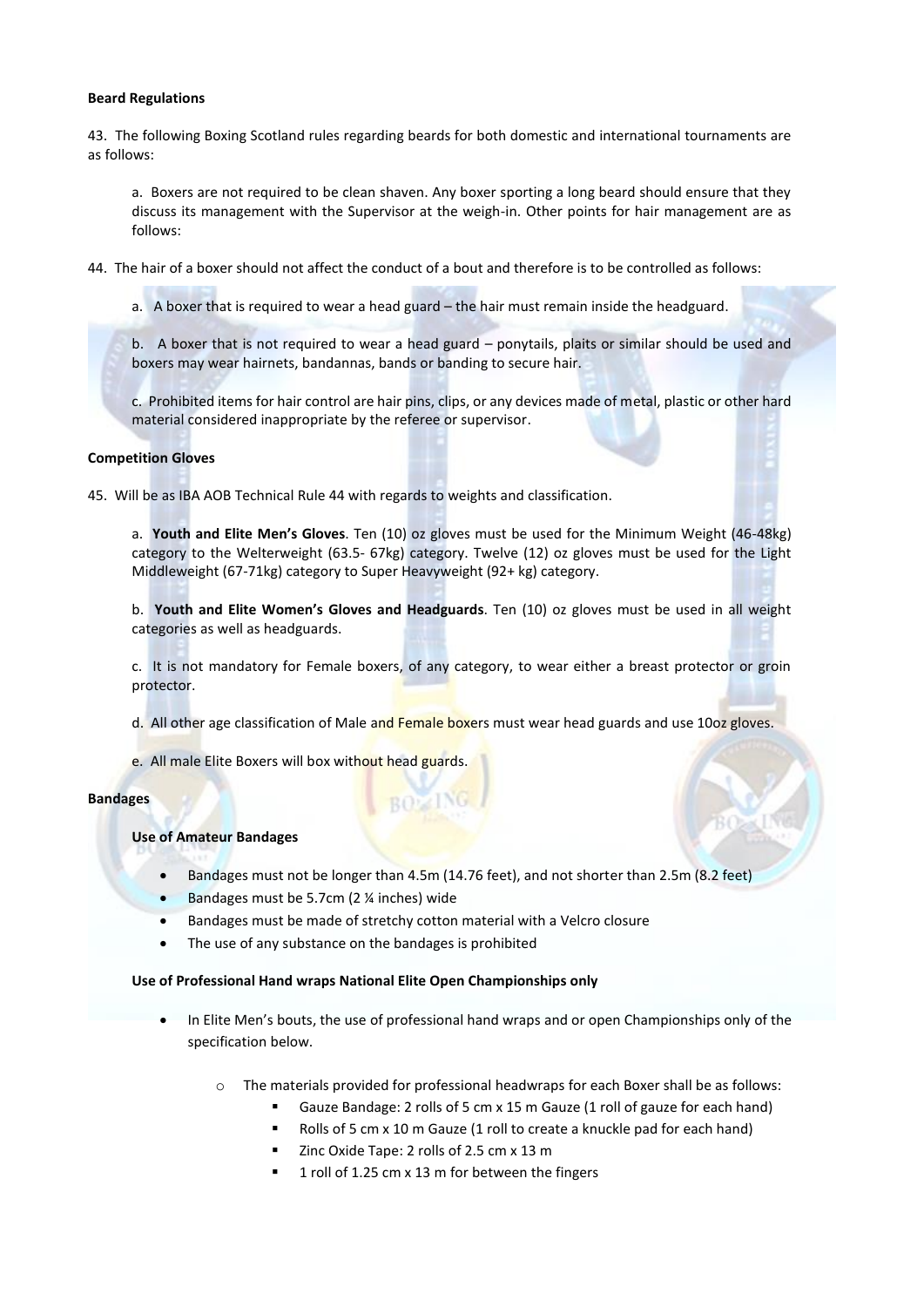- All equipment shall be clearly branded, and packaging will include specifications and relevant instructions
- In AOB Elite Competitions, a Boxer shall apply the provided gauze bandages and tape on his hands as he likes, provided that the knuckles of his hand are not covered by the Zinc Oxide Tape
- In any club show if an Elite Male boxer must wear hand wraps
- The use of any substance or object on the Gauze and/or Zinc Oxide Tape is prohibited

# **Gum shields**

- A Boxer must wear a gumshield during every bout
- **No red or partially red-coloured** gumshield may be worn
- A Boxer should never use a borrowed gumshield
- The gumshield has to fit exactly and comfortably

#### **Coaches/Seconds**

• Each boxer is allowed 3 seconds in his/her corner

#### **Rule 14 of IBA Technical Rules shall apply to club show**

- Seconds are not permitted to stand up and/or to encourage or incite spectators by words or signs during the progress of a round. Seconds are not allowed to touch the ring during the Bout, yell, cause a scandal or disturb the Competition
- **Seconds seating area must be 1 metre away from the ring corner within a 1.5 m**  $\times$  **2.5 m** designated area
- Seconds are not permitted to walk off Second's designated area with disagreed actions against the Referee
- Seconds are not permitted to throw any item into the ring to demonstrate a disagreement or to kick any chair or water bottle or to take any other action that may be deemed as unsportsmanlike behaviour
- The use of any communication device is not permitted in the FOP such as but not limited to mobile telephones, walkie-talkies, smart phones, headsets, shortwave radios, etc
- Under no circumstance are Seconds allowed to administrate supplemental oxygen or any type of inhaler to a Boxer during a Bout
- Seconds are not permitted to yell at/argue with any Official on the FOP during or after the Bout. The second must respect the decision of the referee at all times and not attempt to instruct the referee on how to do their job

#### **Elite/Senior Boxers**

46. Elite male boxers may apply Vaseline or Aloe vera cut prevention cream/gel. This is not mandatory on club shows but is advised.

#### **Supervisors**

47. Supervisors have complete charge of all the club shows and their decision is final in all matters. They should also use their common sense with decisions in all aspects of club boxing